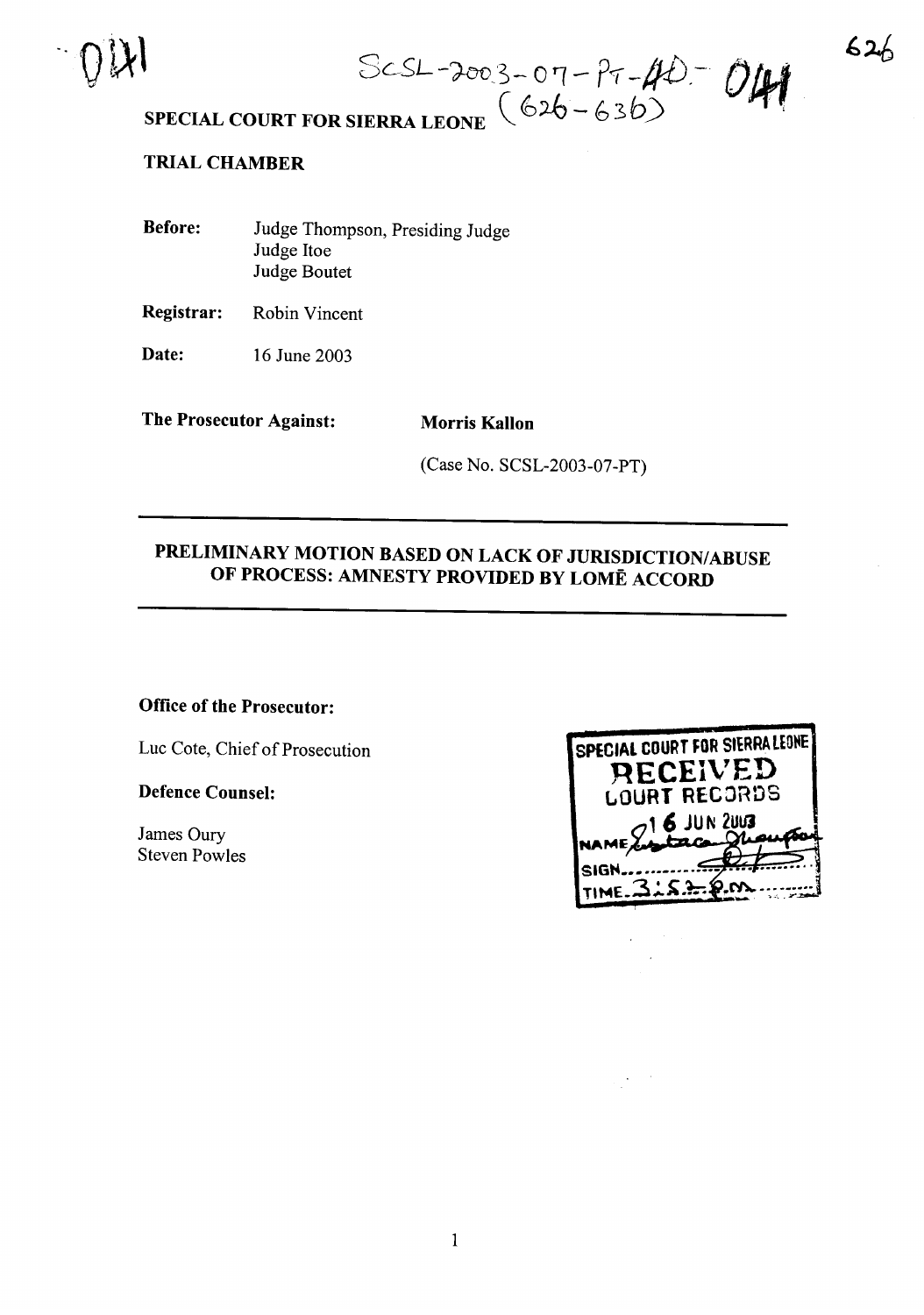1. Rule 72 of the Rules of Procedure and Evidence provides that preliminary motions by the accused include *inter alia:* (i) objections based on lack of jurisdiction, and (ii) objections based on abuse of process.

### *The Lome Accord*

- 2. On 7 July 1999, President Alhaji Ahmad Tejan Kabbah signed the Lome Accord on behalf of the Government of Sierra Leone. It was signed on behalf of the Revolutionary United Front of Sierra Leone ("RUF") by Corporal Foday Saybana Sankoh (Leader of the RUF). The Lomé Accord was hailed as a Peace Agreement between the Government of Sierra Leone and the RUF.
- 3. Article 9 of the Lomé Accord provided as follows:
	- (1) In order to bring lasting peace to Sierra Leone, the Government of Sierra Leone shall take appropriate legal steps to grant Corporal Foday Sankoh absolute pardon and freedom.
	- (2) After the signing of the present Agreement, the Government of Sierra Leone shall also grant absolute and free pardon and reprieve to all combatants and collaborators in respect of anything done by them in pursuit of their objectives, up to the time of the signing of the present Agreement.
	- (3) To consolidate the peace and promote the cause of national reconciliation, the Government of Sierra Leone shall ensure that no official or judicial action is taken against any member of the RUF/SL, ex-AFRC, ex-SLA or CDF in respect of anything done by them in pursuit of their objectives as members of those organisations, since March 1991, up to the time of the signing of the present Agreement. In addition, legislative and other measures necessary to guarantee immunity to former combatants, exiles and other persons, currently outside the country for reasons related to the armed conflict shall be adopted ensuring the full exercise of their civil and political rights, with a view to their reintegration within a framework of full legality.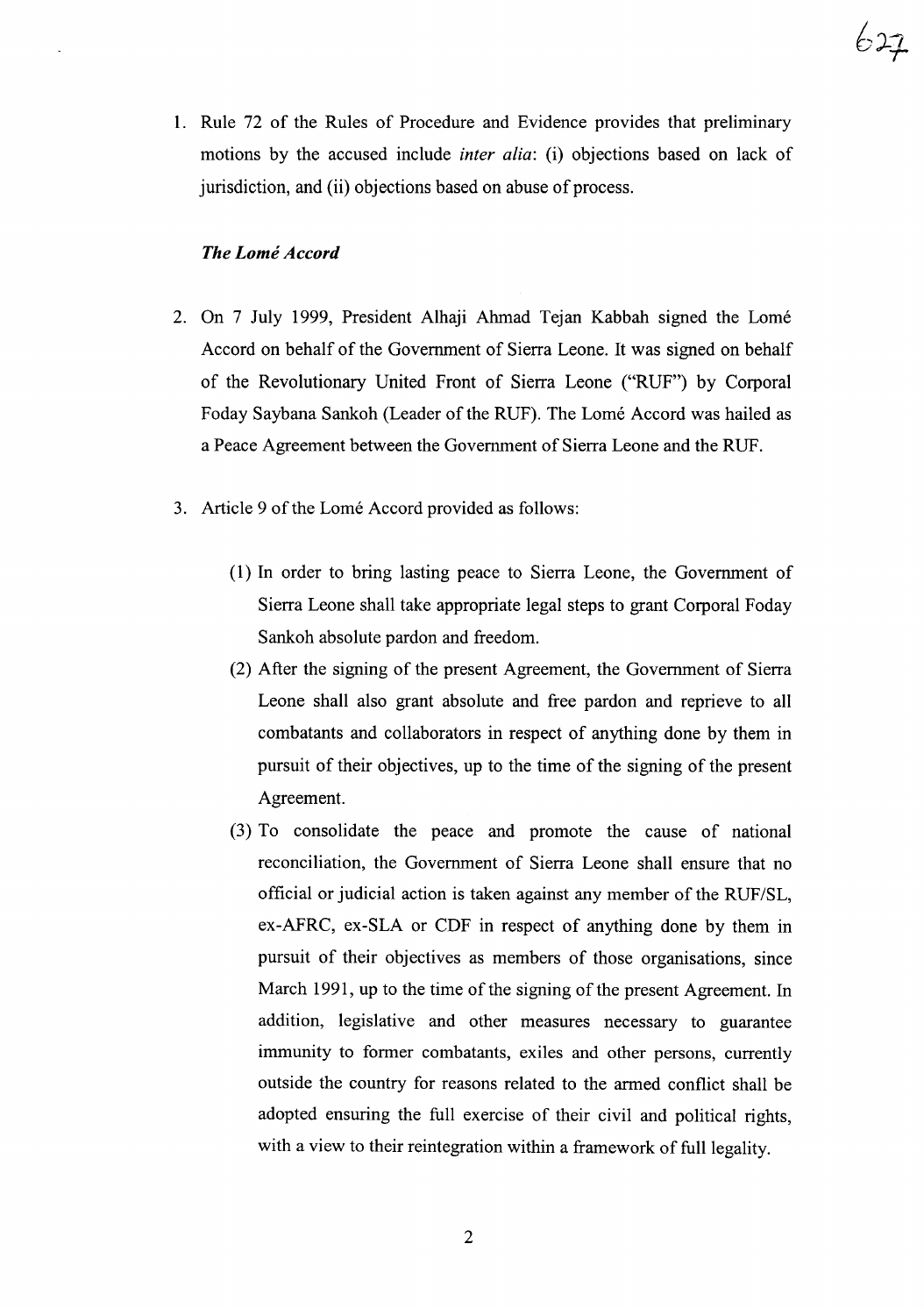

4. It is submitted that the Government of Sierra Leone is duty bound to honour the undertaking it made in agreeing to and signing the Lome Accord. It is noted that at the time of signing the Lome Accord, the Special Representative of the Secretary-General for Sierra Leone was instructed to append to his signature on behalf of the United Nations a disclaimer to the effect that the amnesty provision contained in Article 9 of the Accord shall not apply to the international crimes of genocide, crimes against humanity, war crimes and other serious violations of international humanitarian law. No such similar reservation was appended by President Kabbah on behalf of the Government of Sierra Leone. Thus, on the part of the Government of Sierra Leone the amnesty provision was accepted, valid and effective.

### *Special Court: Lack of Jurisdiction to Prosecute Crimes Pre-Dating Lome Accord*

- 5. The Special Court for Sierra Leone is established pursuant to an Agreement between the United Nations and the Government of Sierra Leone (16 January 2002). Thus the Special Court has been established, and could only have been established, with the agreement of the Government of Sierra Leone. The Government's participation and role in the establishment of the Special Court was both vital and central.
- 6. It is submitted that the Government is bound to observe the amnesty it has granted and the jurisdiction of the Special Court, as a Government creation, should not include acts for which the Government has already granted an amnesty.
- 7. The reservation to the amnesty in Lome by the Special Representative of the Secretary General should not absolve the Government of Sierra Leone of honouring its obligation to uphold and honour the amnesty it has granted. The United Nations is only one party to the establishment of the Special Court, the other being the Government of Sierra Leone. That Government being the very same Government that signed Lomé and guaranteed an amnesty. When granting the amnesty, the Government was well aware of its duties and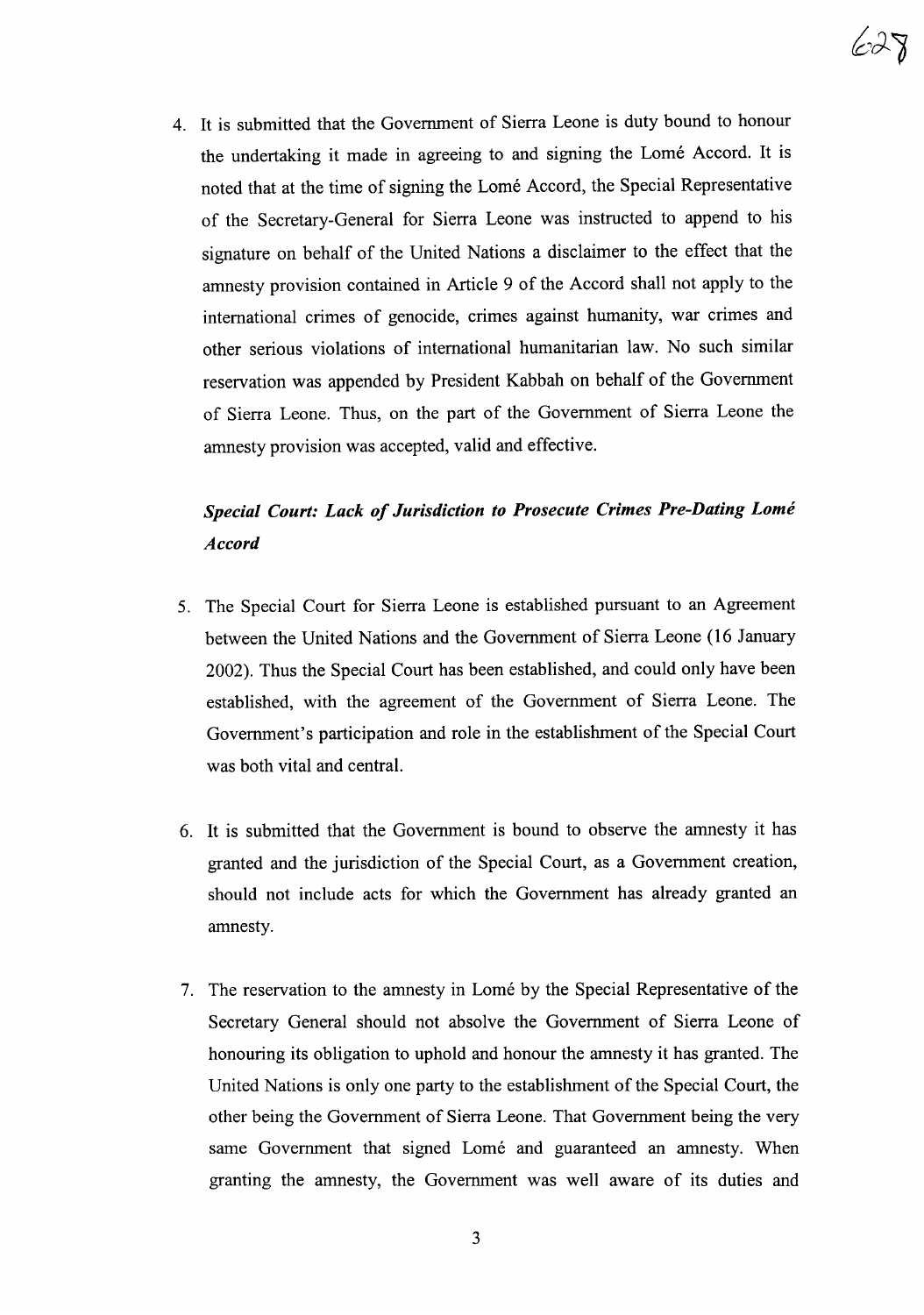responsibilities in relation to it and should not now be permitted to renege on its position simply because the United Nations entered a reservation to Lome and is also a party to the establishment of the Court.

8. In the Report of the Secretary General on the Establishment of a Special Court for Sierra Leone (UN Doc. S2000/915, 4 October 2000) the Secretary General stated:

> "In the negotiations on the Statute of the Special Court, the Government of Sierra Leone concurred with the position of the United Nations and agreed to the inclusion of an amnesty clause which would read as follows:

> > "An amnesty granted to any person falling within the jurisdiction of the Special Court in respect of the crimes referred to in articles 2 to 4 of the present Statute shall not be a bar to prosecution."

With the denial of legal effect to the amnesty granted at Lome, to the extent of its illegality under international law, the obstacle to the determination of a beginning date of the temporal jurisdiction of the Court within the pre-Lomé period has been removed."

With the greatest of respect to the Secretary-General of the United Nations the position is by no means as simple as he contends and there is no justifiable reason for the amnesty provision not to be respected and applied by the Government of Sierra Leone in this case.

- 9. Having agreed on an amnesty for all combatants, collaborators and members of the RUF, the Government is duty bound to honour that obligation and is not free, as the Secretary-General suggests, to simply now concur with the position of the United Nations because it is more expedient to do so.
- 10. It is recognised that there may be pressure on the Trial Chamber, as a constituent element of the Special Court, in part established by the United Nations, to simply follow the opinion of the Secretary-General of the United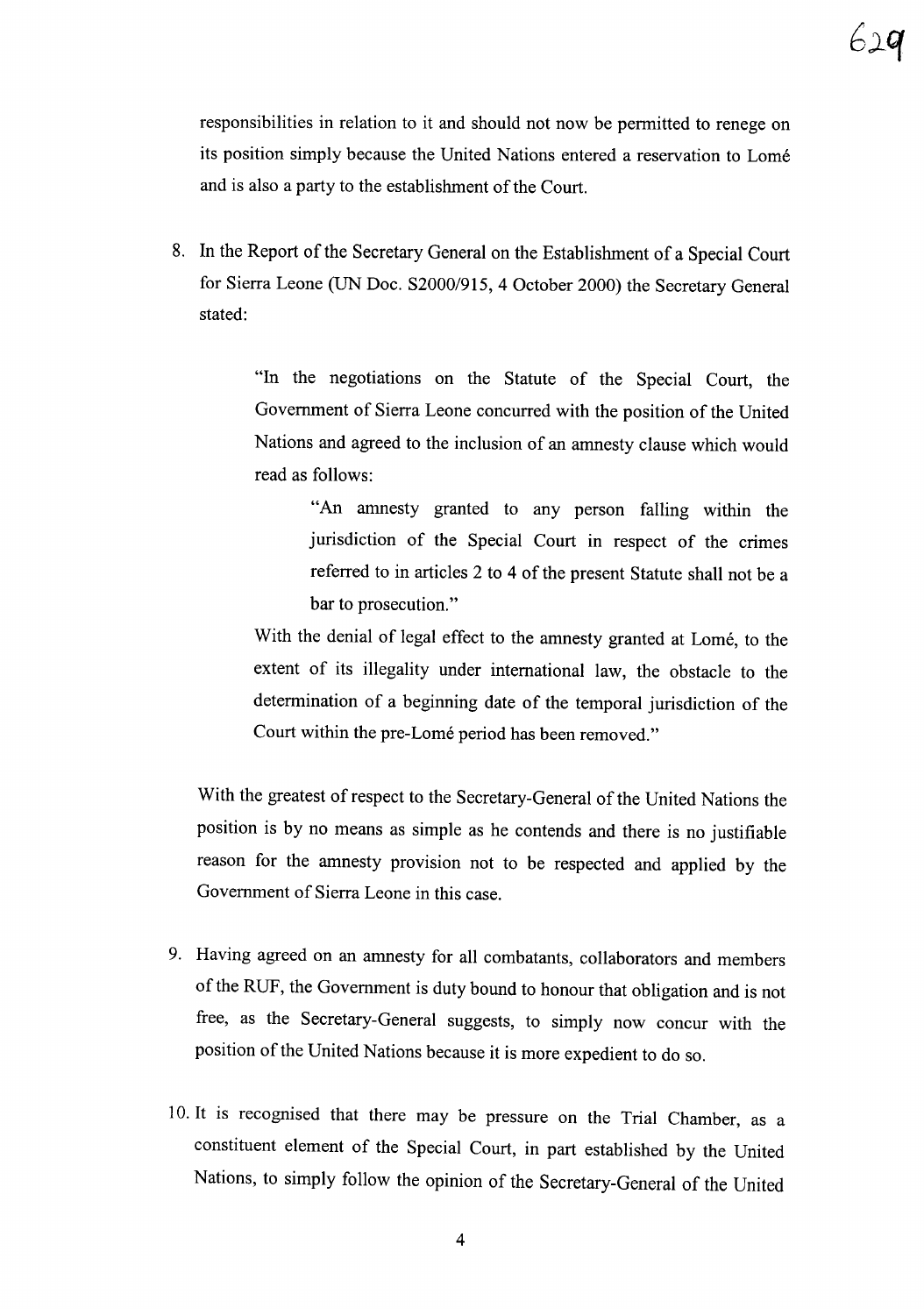

Nations as expressed in his report and find that the amnesty granted at Lome has no application before the Special Court. It is submitted that such a course would be wrong and that the Trial Chamber, to the extent that it can, must conduct an impartial and fair assessment of the law and facts presented and determine the extent of application of the Lome Accord and the amnesty contained therein in its own right and independently of the opinion already expressed by the Secretary-General and the United Nations.

- 11. It is noted that the temporal jurisdiction of the Special Court, pursuant to Article 1(1) of the Statute of the Special Court for Sierra Leone commences on 30 November 1996. According to the Report of the Secretary-General, this date was selected to coincide with the conclusion of the Abidjan Peace Agreement, signed by President Kabbah on behalf of the Government of Sierra Leone and Corporal Foday Sankoh on behalf of the RUF on 30 November 1996.
- 12. It is noted that Article 14 of the Abidjan Agreement grants an amnesty to all members of the RUF from any official or judicial action being taken against them. It is submitted that it is arbitrary and illogical of both the United Nations and the Government of Sierra Leone to honour the terms of one peace agreement and respect the amnesty granted, but not another.
- 13. It is submitted that as a creation of both the Government of Sierra Leone and the United Nations, the Special Court of Sierra Leone should, notwithstanding Article 10 of the Special Court Statute, not assert its jurisdiction over alleged crimes committed prior to 7 July 1999. Thus all allegations pre-dating 7 July 1999 should be formally withdrawn from the indictment against the accused.
- 14. It is submitted that the burden is on the Prosecution and/or Government of Sierra Leone to demonstrate why the amnesty granted in the Lome Accord should not be respected by the Special Court as a creation of the very same Government of Sierra Leone that freely and of its own will entered into an agreement with the RUF and granted an amnesty for all conduct pre-dating the agreement.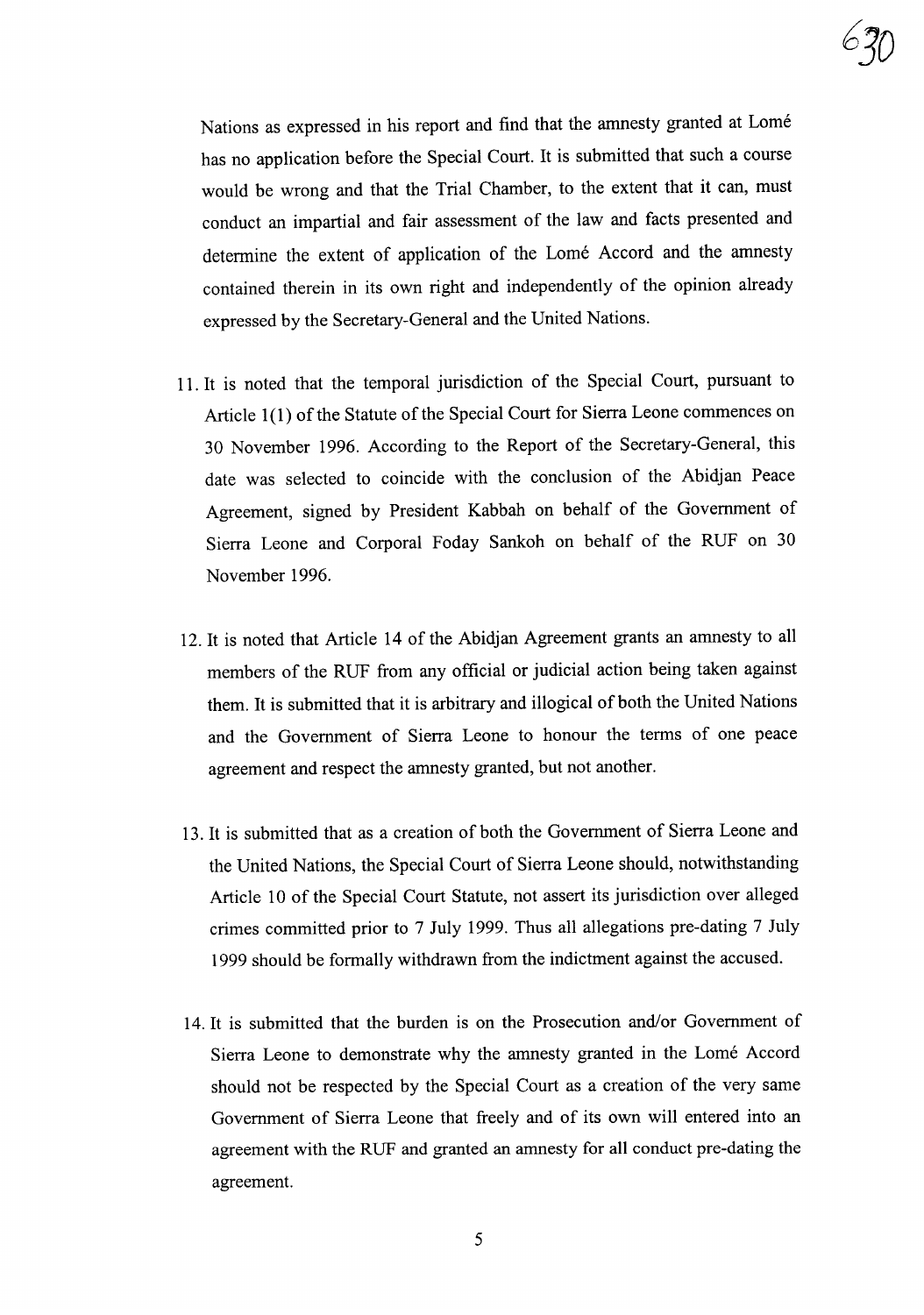## *Abuse of Process of Special Court to Prosecute Crimes Pre-Dating Lome Accord*

- 15. Additionally, and in the alternative, it is submitted that it would be an abuse of process of the Special Court to permit the prosecution of Morris Kallon for alleged crimes pre-dating 7 July 1999.
- 16. It is settled law that any Court has an inherent power to stay criminal proceedings as an abuse of process of the Court: see *Connelly* v *DPP (1964)* 48 Cr.App.R 183 per Lord Reid at page 201:

" ... there must always be a residual discretion to prevent anything which savour the abuse of process."

Each case must be considered on its own facts.

- 17. The power to stay proceedings for abuse of process has been said to include a power to safeguard an accused person from oppression or prejudice: *Connelly* v *DPP,* and has been described as a formidable safeguard, developed by the common law, to protect persons from being prosecuted in circumstances where it would be seriously unjust do so: See *Attorney-General of Trinidad and Tobago* v *Phillip* [1995] 1 AC 396 PC.
- 18. An abuse of process was defined in *Hui Chi-Ming* v *R* [1992] 1 AC 34 PC as:

"... something so unfair and wrong that the court should not allow a prosecutor to proceed with what is in all other respects a regular proceeding."

19. In *Re Barrings plc and others (No2); Secretary of State for Trade and Industry* v *Baker and others* [1999] 1 All ER 311 CA, it was said that a court may stay proceedings where to allow them to continue would bring the administration of justice into disrepute among right thinking people and that this would be the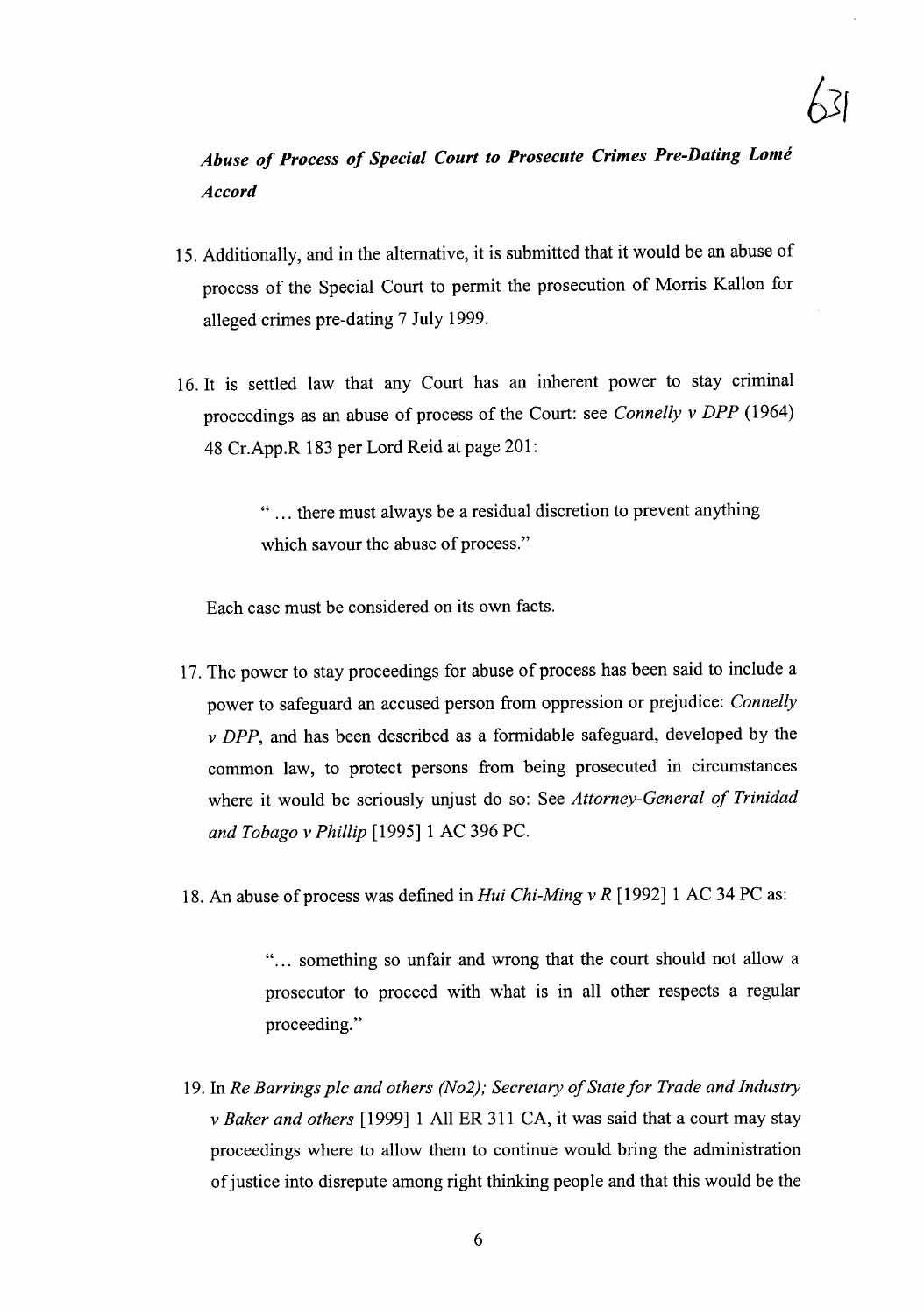case if the court was allowing its process to be used as an instrument of oppression, injustice and unfairness.

- 20. In *R* v *Beckford* (1996) 1 Cr.App.R. 94, it was held that the Court had power to impose a stay of proceedings, either:
	- (1) where the defendant could not receive a fair trial, and/or
	- (2) where it would be unfair for the defendant to be tried.
- 21. In *R* v *Mullen* [1999] 2 CrAppR 143 CA, it was held that the speeches in *R* v *Horseferry Road Magistrates' Court ex parte Bennett* [1994] 1 AC 42 HL, conclusively established that proceedings may be stayed in the exercise of the court's discretion not only where a fair trial is impossible but also where it would be contrary to the public interest in the integrity of the criminal justice system that a trial should take place.
- 22. It is submitted that after granting an amnesty or undertaking not to prosecute *inter alia* members of the RUF at Lomé on 7 July 1999, it would be an abuse of process of the Special Court to permit the prosecution of such persons for conduct pre-dating the agreement.
- 23. The prosecution of a person who, in exchange for his co-operation, has received an undertaking, promise or representation from the authorities that he would not be charged or prosecuted for an offence, is capable of amounting to an abuse of process. It is not necessary for the accused to show that the authorities had the power the make the decision not to prosecute; nor is it necessary for him to show that the case was one of bad faith: *R* v *Croydon JJ, ex parte Dean* 98 CrAppR76 DC.
- 24. It is accepted that a breach of promise not to prosecute does not necessarily and *ipso facto* give rise to abuse, however, the longer that a person is left to believe that he will not be prosecuted the more unjust it becomes for the authorities to renege on its promise and any manifest prejudice to the accused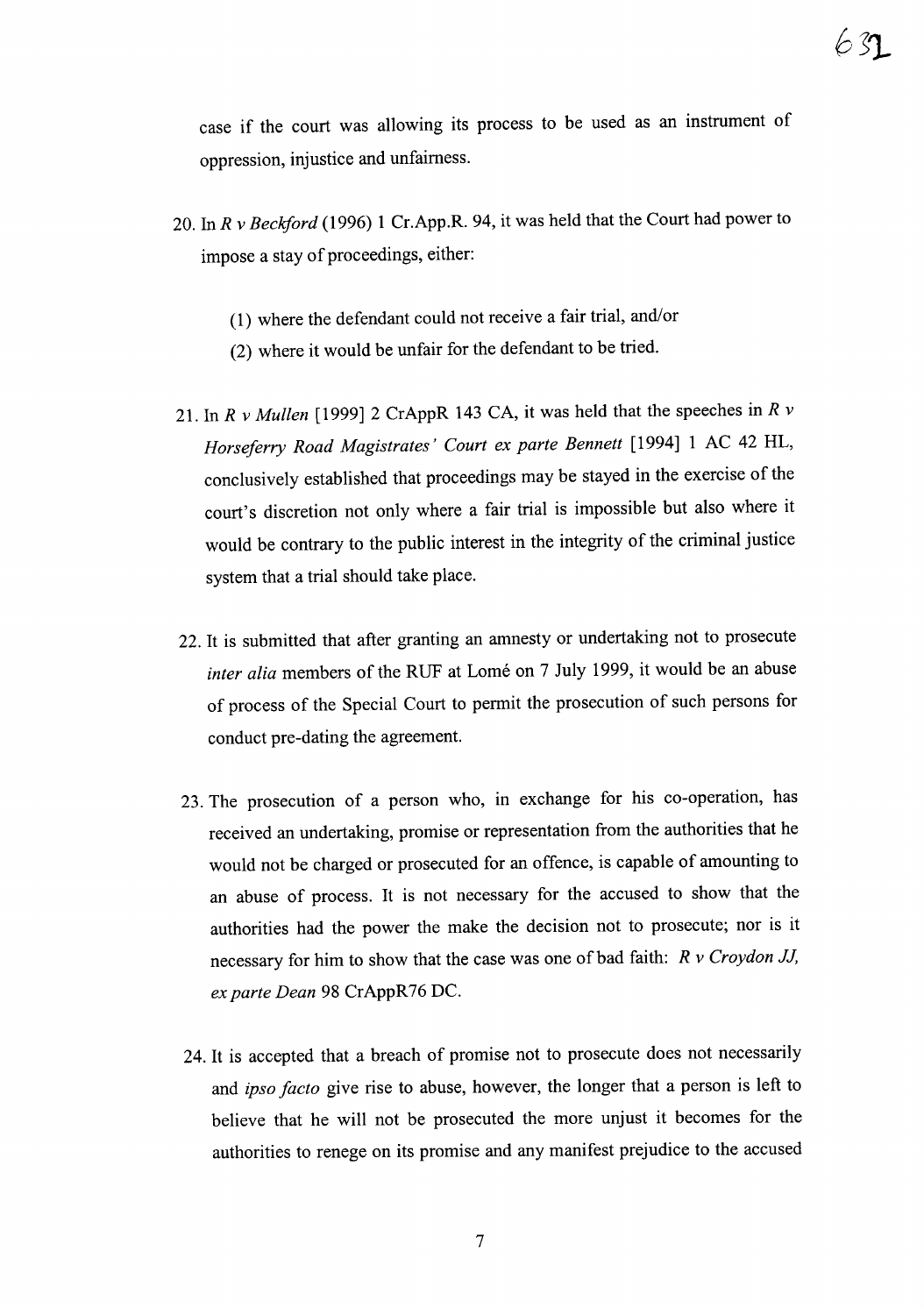resulting from his co-operation will make it inherently unfair to proceed: *R* v *Townsend and others* [1997] 2 CrAppR 540 CA.

- 25. In *Attorney-General* v *Phillip,* the Privy Council held that it could amount to an abuse of process to seek to prosecute those who have relied on an offer or promise of a pardon even though the pardon was invalid.
- 26. Thus the Trial Chamber is urged not to permit the prosecution of any alleged crimes pre-dating the Lome Accord as an abuse of process of the Court resulting from the breaching of an undertaking to ensure that no official or judicial action is taken against any member of the RUF and to grant an absolute and free pardon and reprieve to all combatants and collaborators in respect of anything done by them in pursuit of their objectives up until 7 July 1999.

### *Application to reserve right to join arguments advanced* by *other accused.*

- 27. Rule 72 provides that preliminary motions are to be brought within 21 days following disclosure by the Prosecution to the Defence of all Rule 66(A)(i) material. The Defence anticipated that this would perhaps not be sufficient time in which to prepare and file such motions and accordingly filed an application for an extension of time on 30 May 2003 (well in advance of the deadline for the filing of preliminary motions being the 16 June 2003). The Trial Chamber decision not to grant an extension was issued on Saturday 14 June 2003, and was therefore unlikely to be received by the Defence until Monday, 16 June 2003 (the same day upon which preliminary motions being due). In the event the decision was received by counsel for the accused on Sunday 15 June 2003.
- 28. Counsel for the accused had intended to liaise with counsel for other accused before the Special Court as to how to proceed with any common preliminary motions to be pursued before the Special Court. Such co-operation between defence counsel is envisaged to be in the interests of the Special Court itself with a view to avoiding duplication of work and effort, and thereby crucially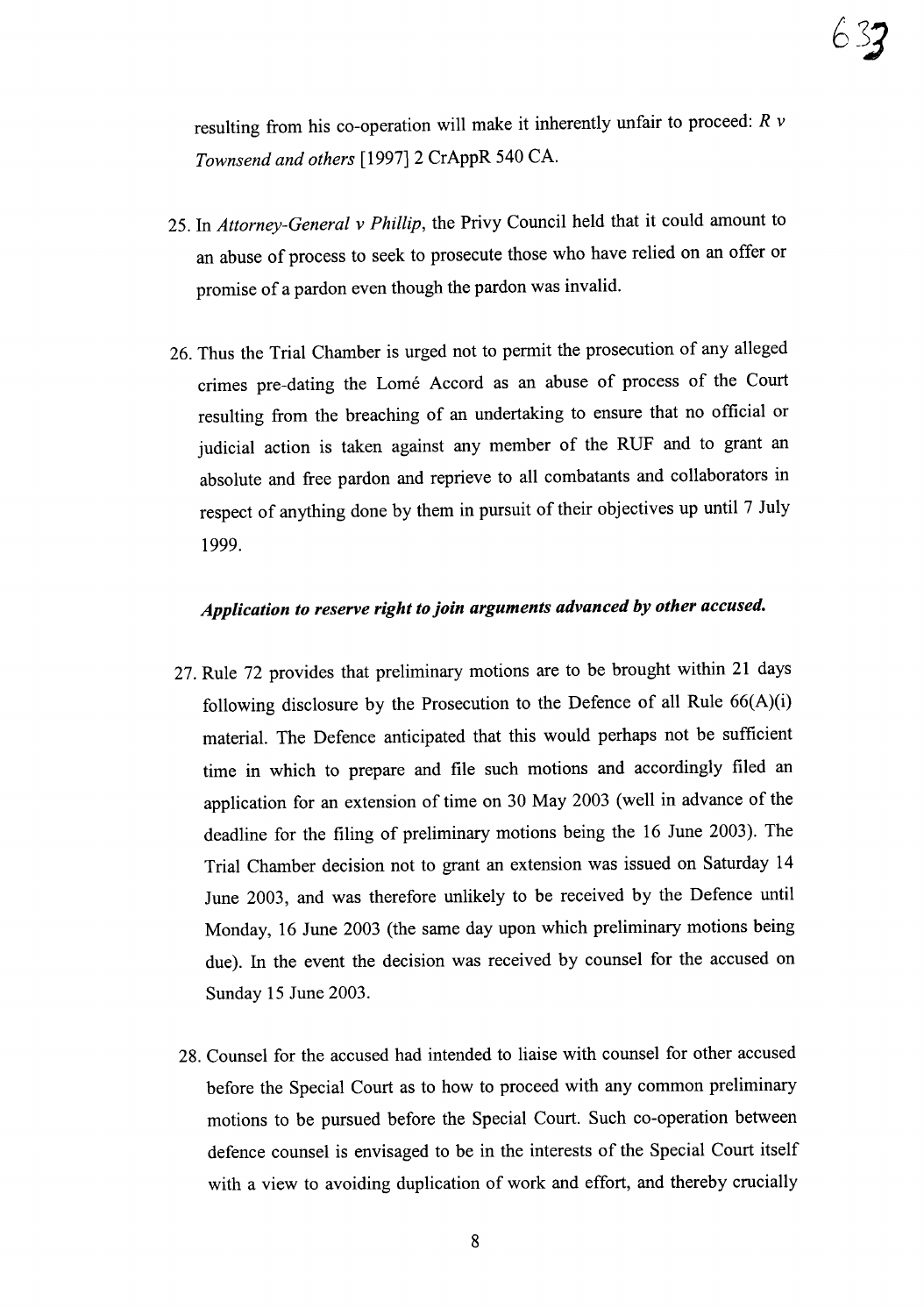avoiding unnecessary expenditure by the Special Court. It is understood that co-operation between the various accused, where possible, is a principle very much supported by the Registrar of the Court.

- 29. A consequence of the Trial Chamber's decision refusing an extension of time to Morris Kallon for the filing of preliminary motions has been that counsel have not been able to consult and co-operate with the counsel of other accused on this point. It is submitted that the application of the amnesty provided for in the Lome Accord is no doubt a point that will be pursued by a number of other accused before the Special Court.
- 30. Counsel for Mr Kallon are aware that other accused will be advancing arguments on this point and, no doubt partly due to the additional time in which they will have to formulate their arguments, will advance arguments of a more articulate and thoroughly researched nature. Accordingly, counsel for Mr Kallon reserve the right to join and adopt such further arguments on this point that are ultimately advanced by other accused.
- 31. It is noted that the deadline for the filing of preliminary motions for a number of other accused is soon to expire. Again, it is anticipated that a number of those accused will submit arguments relating to the Lome Accord and the amnesty provision. Accordingly, it is respectfully submitted that it would, in all the circumstances, be both fair and in the interests of justice for the Trial Chamber to await the arguments of all accused on this point and consider them concurrently and in one decision.

### *Application for oral argument.*

32. Finally, it is submitted that this is a question of crucial and fundamental importance to the work of the Special Court and that it would, in all the circumstances, be appropriate for the Trial Chamber to have the benefit of oral argument from counsel on this point. Accordingly, an oral hearing before the full Trial Chamber is respectfully requested. Again, it is submitted that it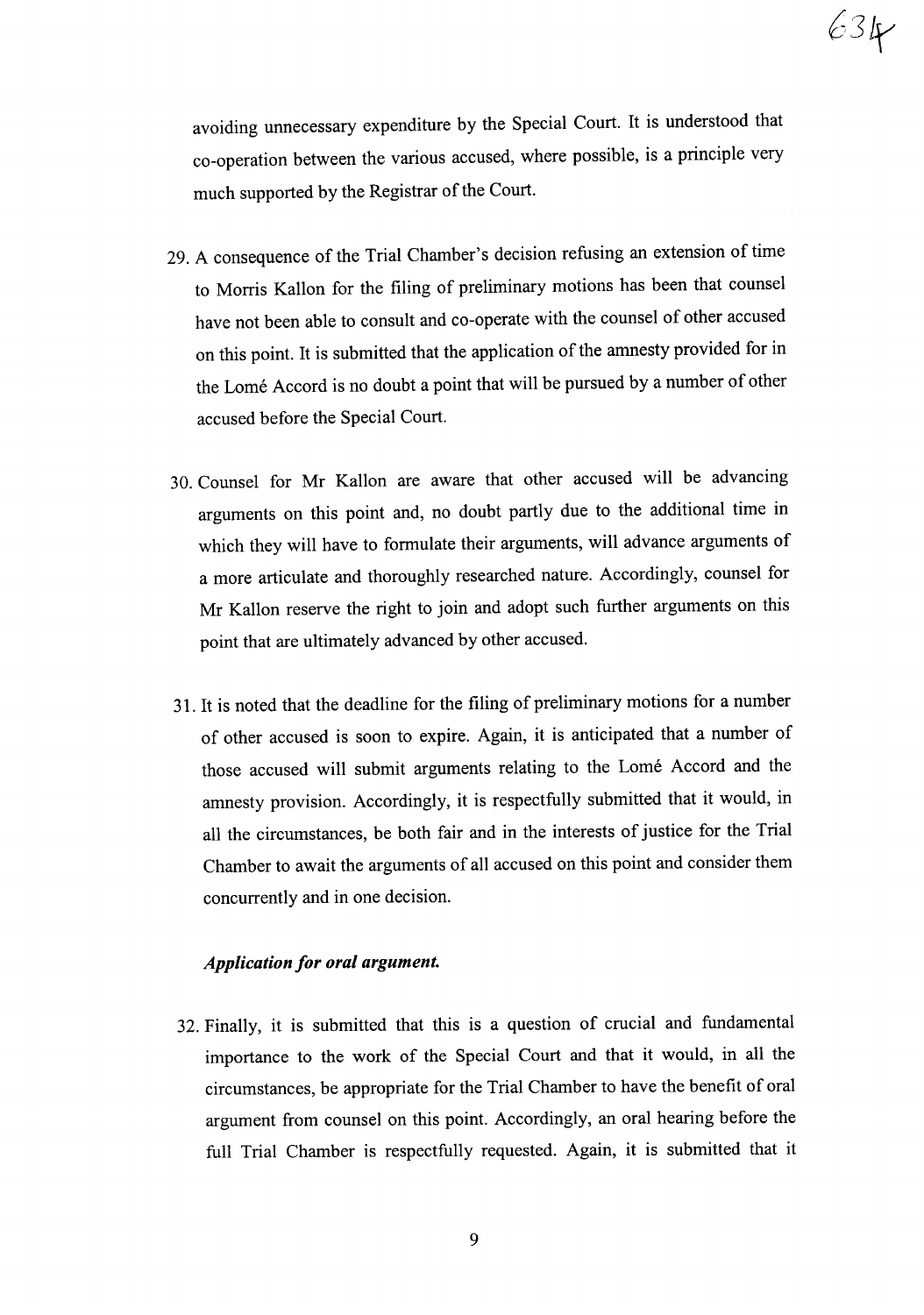would be in the interests of justice to allow all accused who seek to advance a similar argument to be present at any such oral argument.

### *Orders Sought*

33. A ruling that all allegations against Morris Kallon in the Indictment pre-dating 7 July 1999 be withdrawn from the Indictment on account of falling outside of the jurisdiction of the Special Court.

### And/Or

- 34. A ruling that all allegations against Morris Kallon in the Indictment pre-dating 7 July 1999 be withdrawn from the Indictment on account of amounting to an abuse of process of the Special Court for which a stay of proceedings should be granted.
- 35. An oral hearing on this matter.

pro parte / Alm pores

James Oury

Steven Powles

London, 16 June 2003.